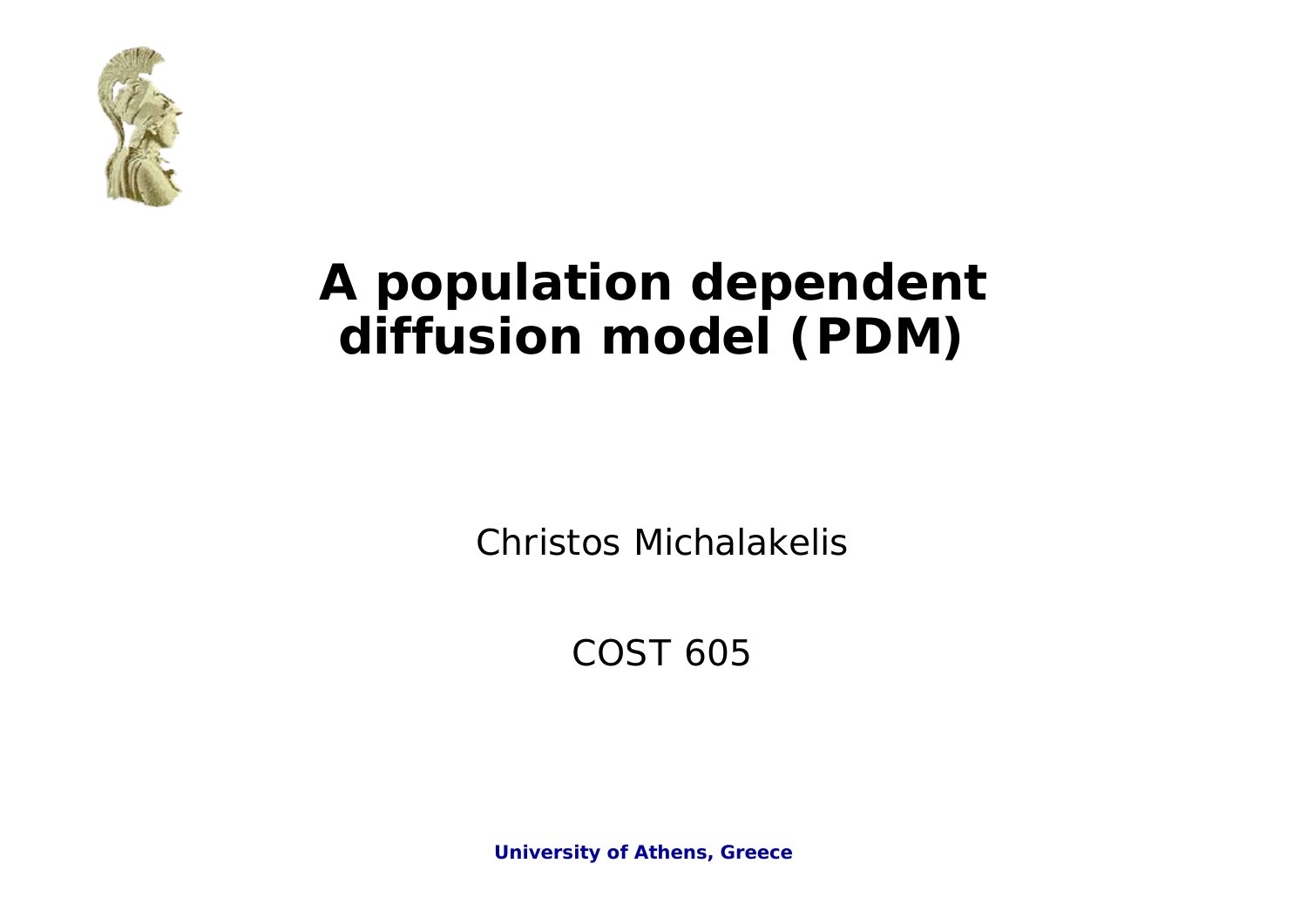

# **Introduction**

 **Aim: the development of a diffusion model for demand estimation and forecasting, taking into account the size of population as a decision variable.**

### **Innovation:**

- The introduction of the "population" diffusion model (PDM).
- **Evaluation over historical data from thewider European area.**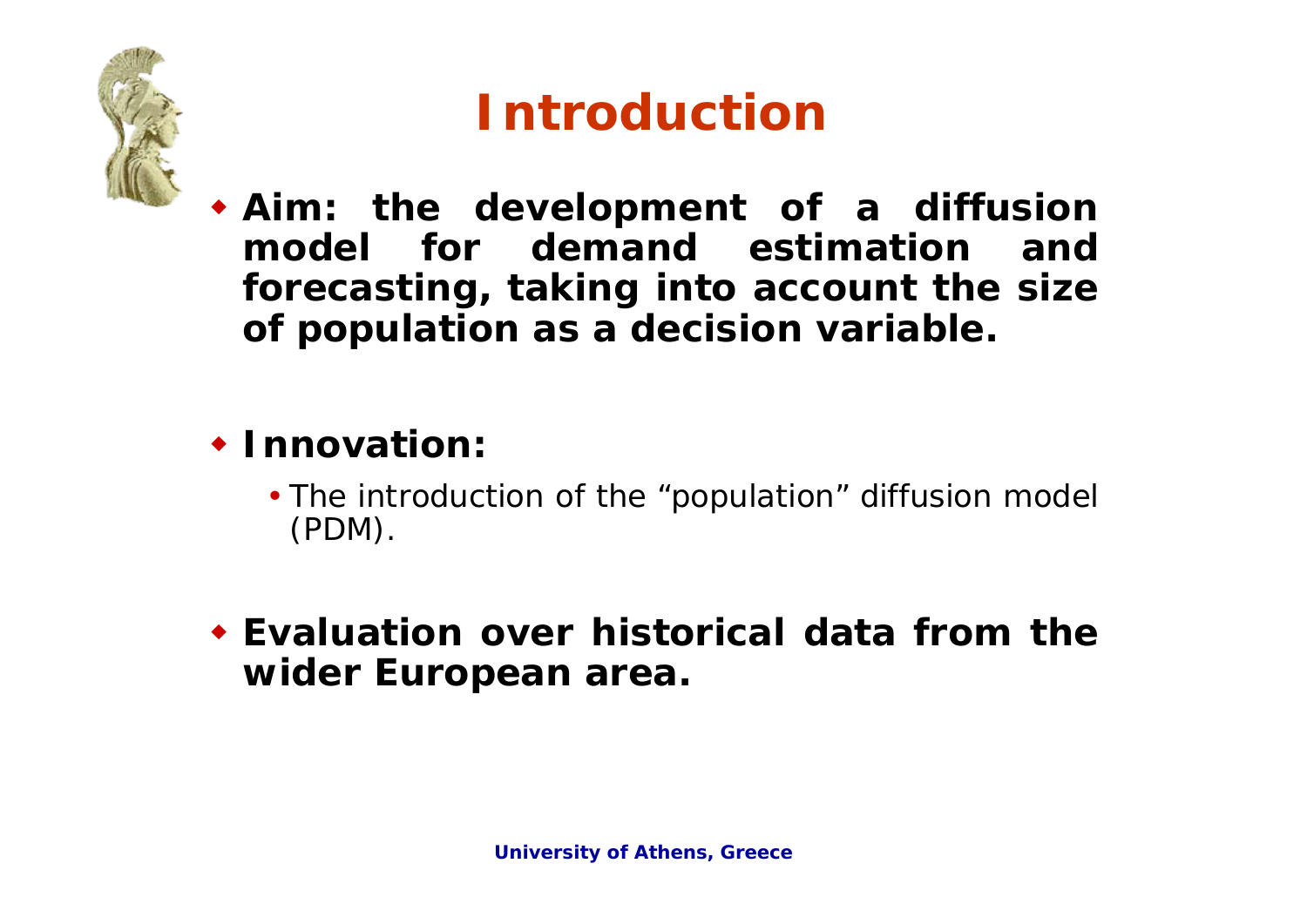

# **Diffusion Models**

- ♦ **Mathematical functions of time**, used to estimate the diffusion process and a product's life cycle.
- **General formulation:**

 $\frac{dN(t)}{dt} = \delta * N(t) * [S - N(t)]$ *dt*

- **Commonly Used Models:**
	- Bass model
	- Fisher Pry model
	- Logistic family models
	- Gompertz model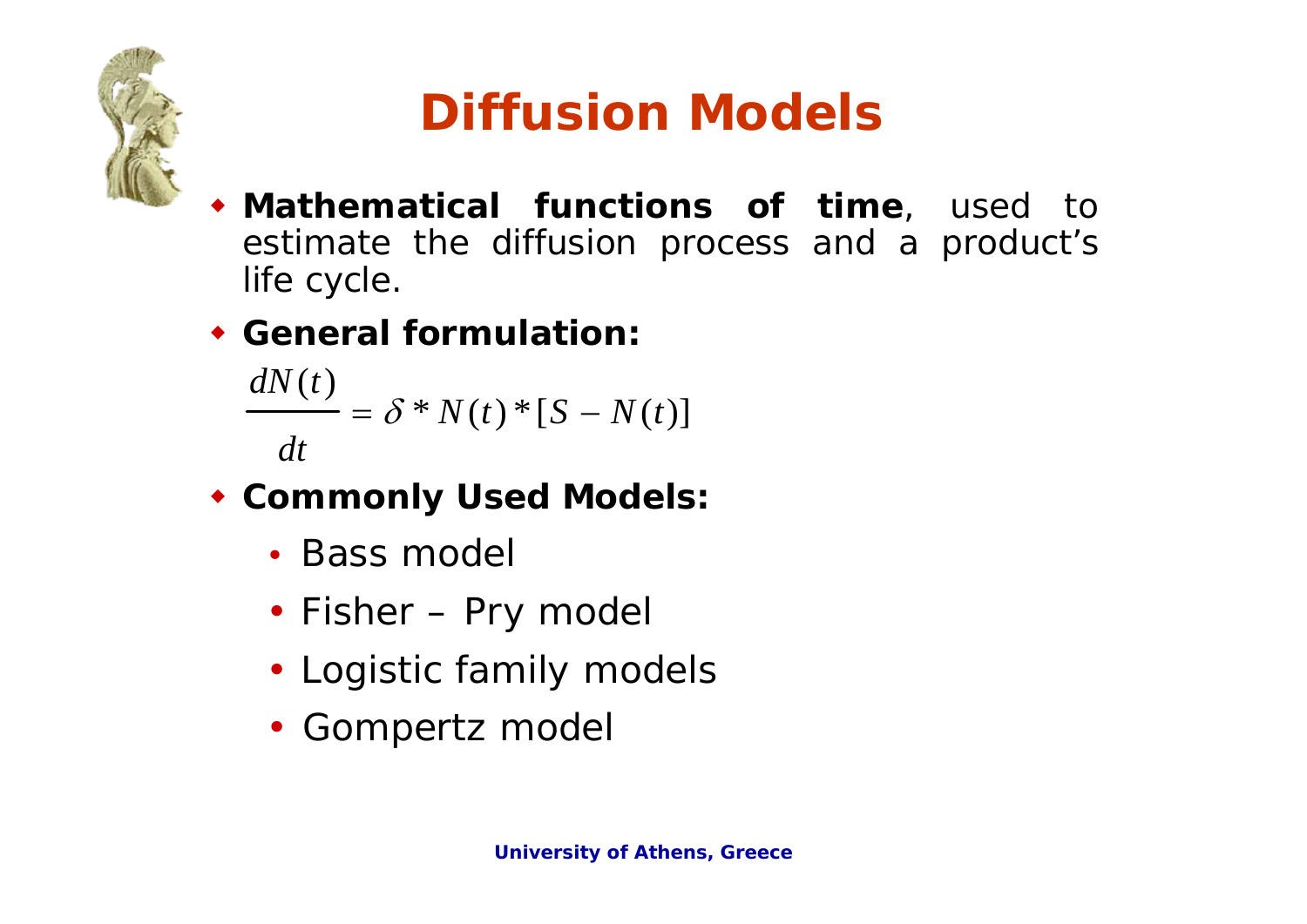

# **Idealized diffusion process**

- ♦ a: Adoption per time period (Bell curve),
- ♦ b: Cumulative penetration of adoption (S-Curve)



**University of Athens, Greece**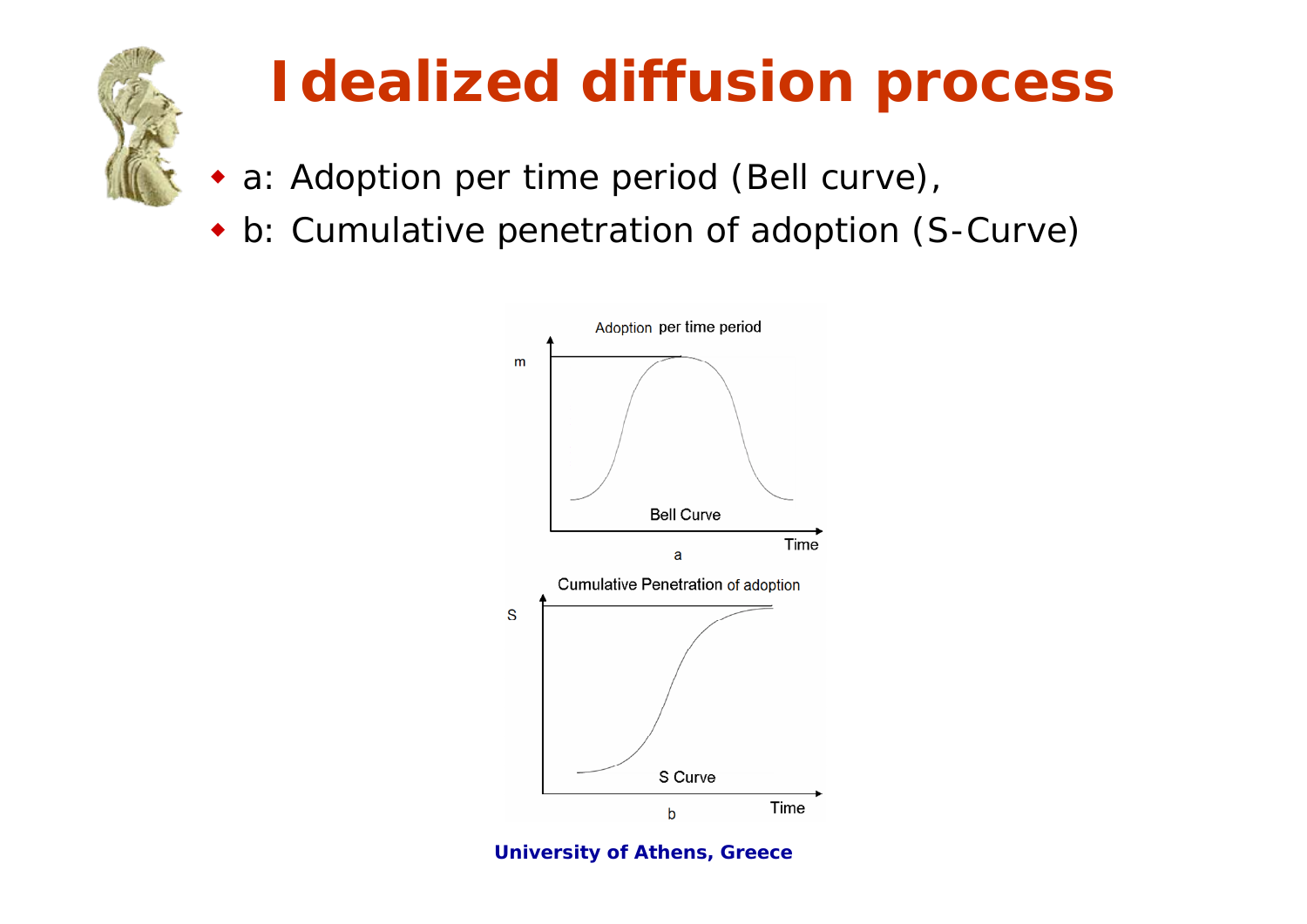

### **The need for a new model**

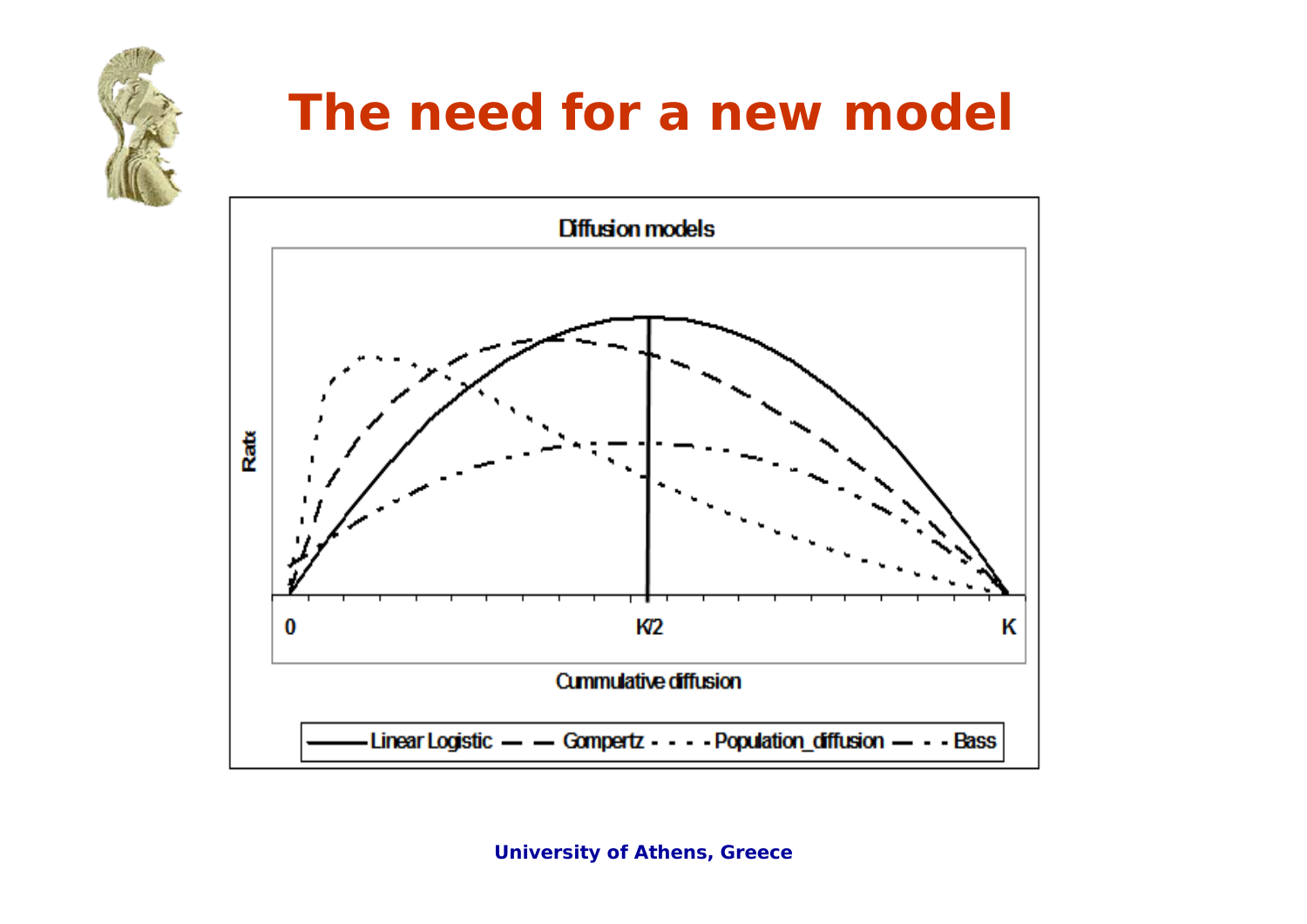

# **Model development**

### **Logistic model**

$$
\frac{dN(t)}{dt} = rN(t)(K - N(t))
$$

### **Gompertz model**

$$
\frac{dN(t)}{dt} = rN(t) \ln\left(\frac{K}{N(t)}\right)
$$

**PDM**

$$
\frac{dN(t)}{dt} = rN(t)ln(a+b\frac{P}{N(t)})ln(\frac{K}{N(t)})
$$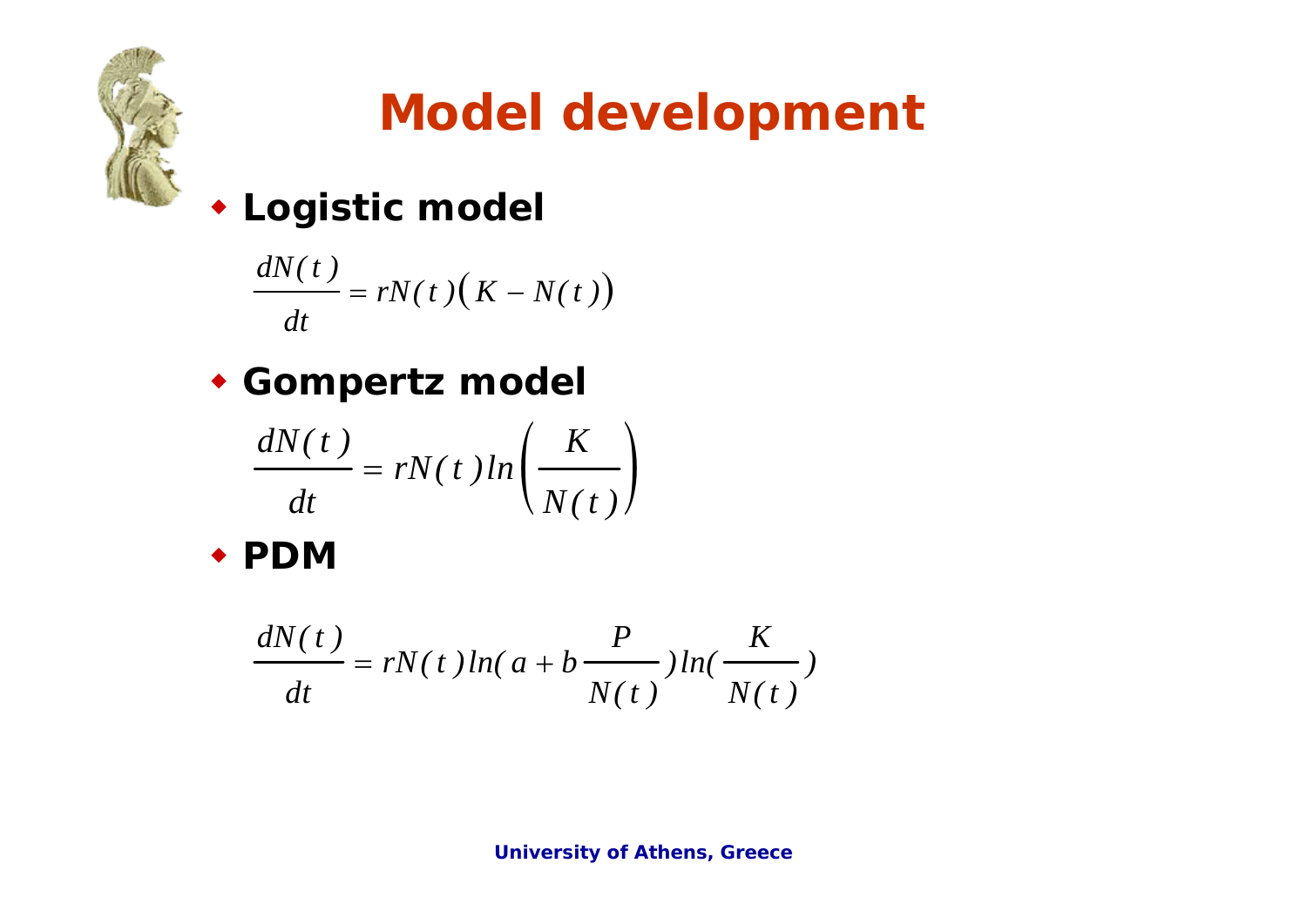

### **Diffusion shape of the PDM for different values of parameters and the same K**

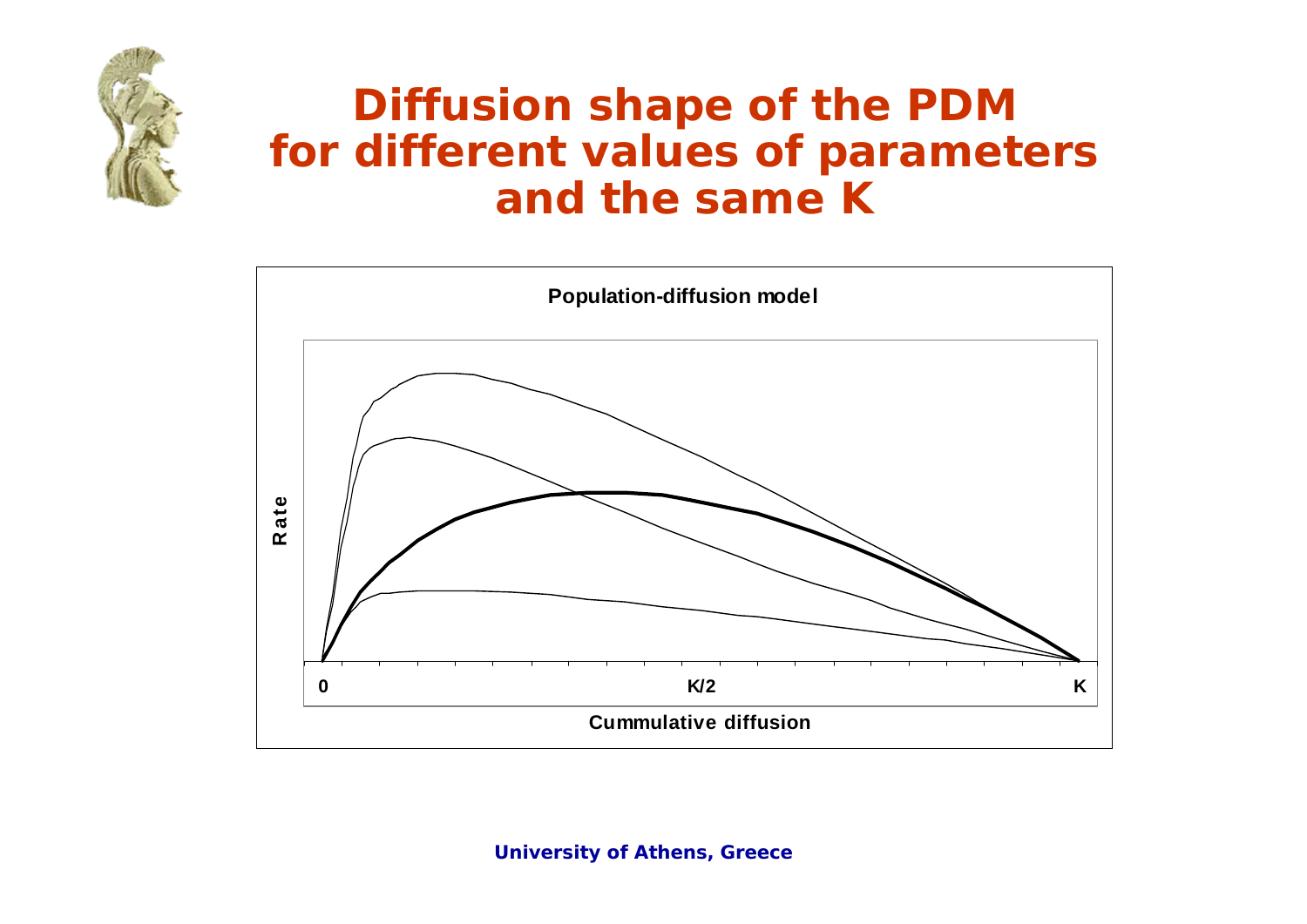

### **Model formulation**

 $\rm 0$  $\frac{0}{5}$  )(e K  $-1$ *rln(*  $a + \frac{bP}{K}$  )t *rln(*  $a + \frac{bP}{K}$  )t  $ln(a+\frac{bP}{K})ln(\frac{N_{0}}{K})e$  $N = Ke$   $\frac{ln(a + \frac{bP}{K}) + \frac{bP}{aK + bP}ln(\frac{N_0}{K}) (e^{-rln(a + \frac{bP}{K})t} - 1)}$ —rln( a+÷ —rln( a+±  $\pm$  $+\frac{\sigma}{\sigma}$  +  $\frac{\sigma}{\sigma}$   $\ln |\frac{\theta}{\sigma}|$  +  $\theta$  +  $\frac{\sigma}{\sigma}$  +  $\frac{\sigma}{\sigma}$  $=$   $K\rho$   $K$   $aK+$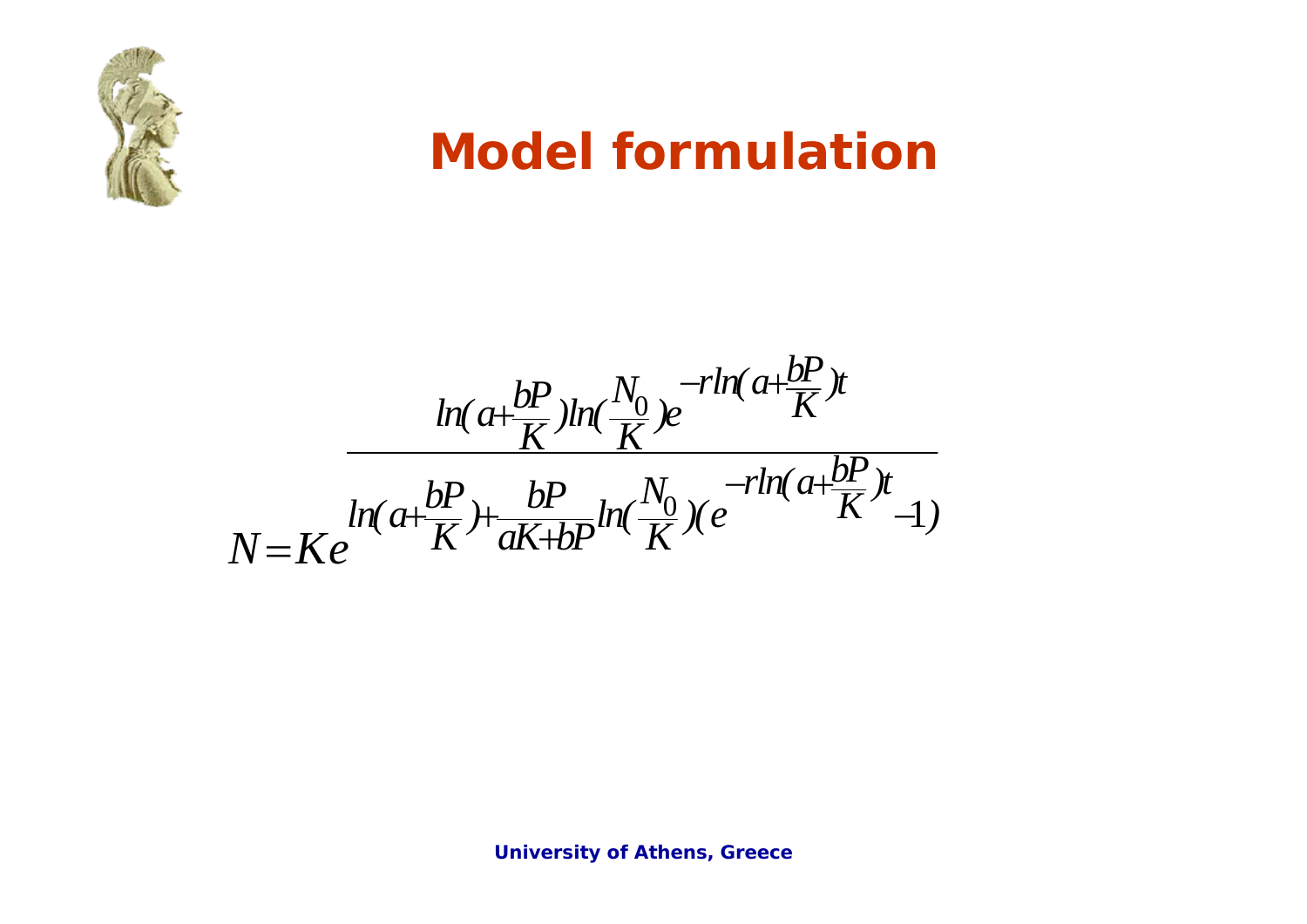### **Model evaluation (1) over whole dataset**

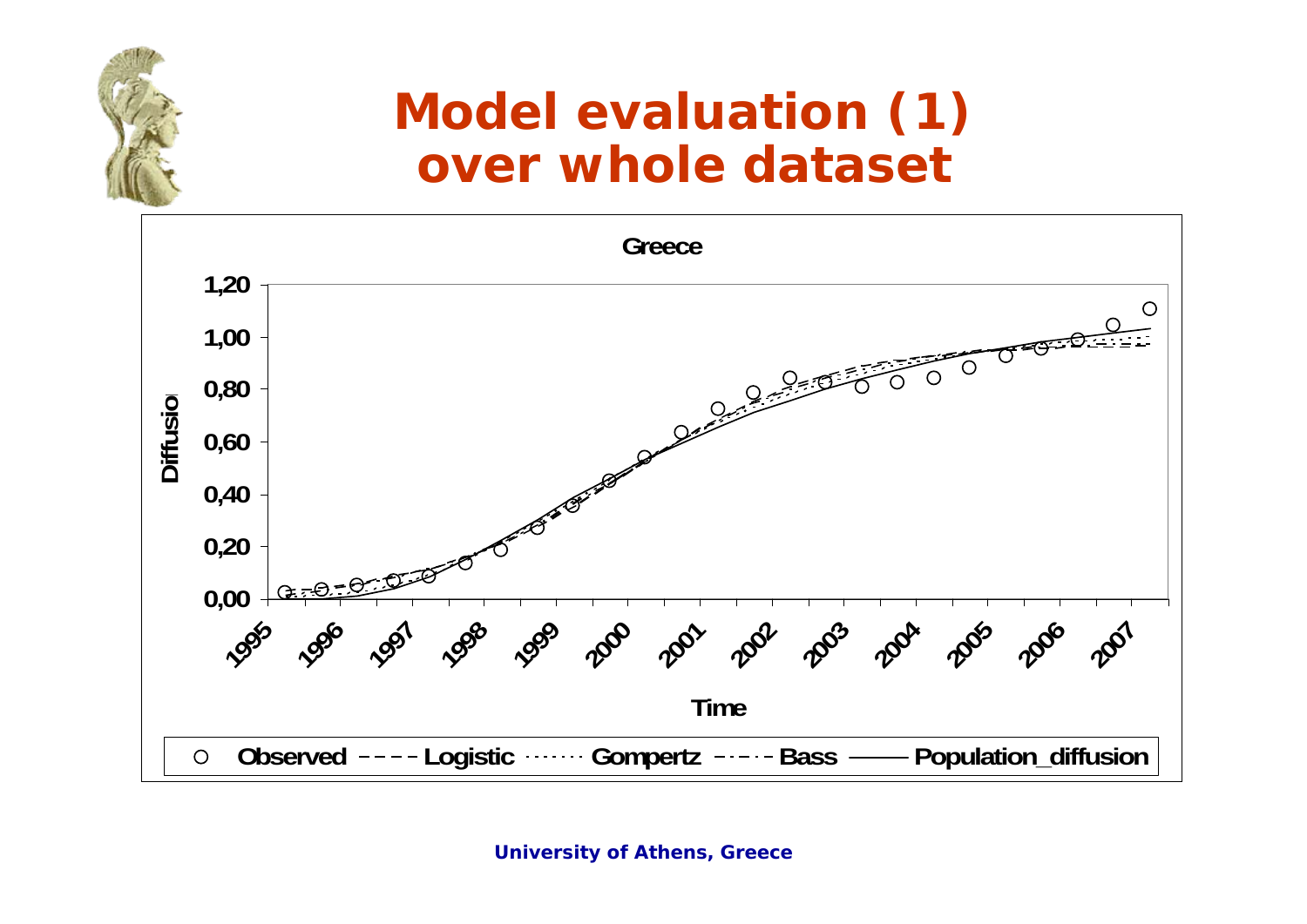## **Model evaluation (2)**

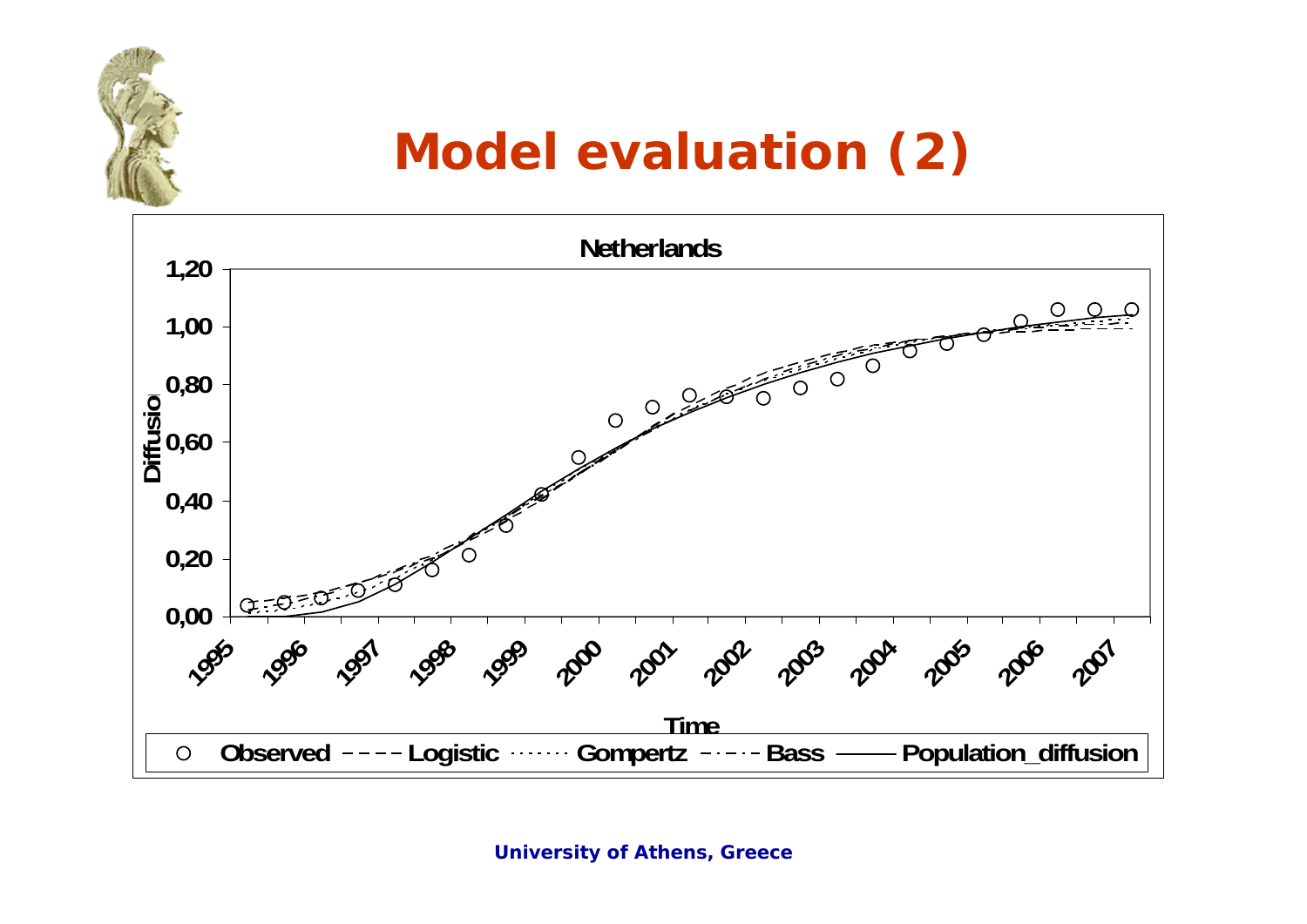# **Model evaluation (3)**

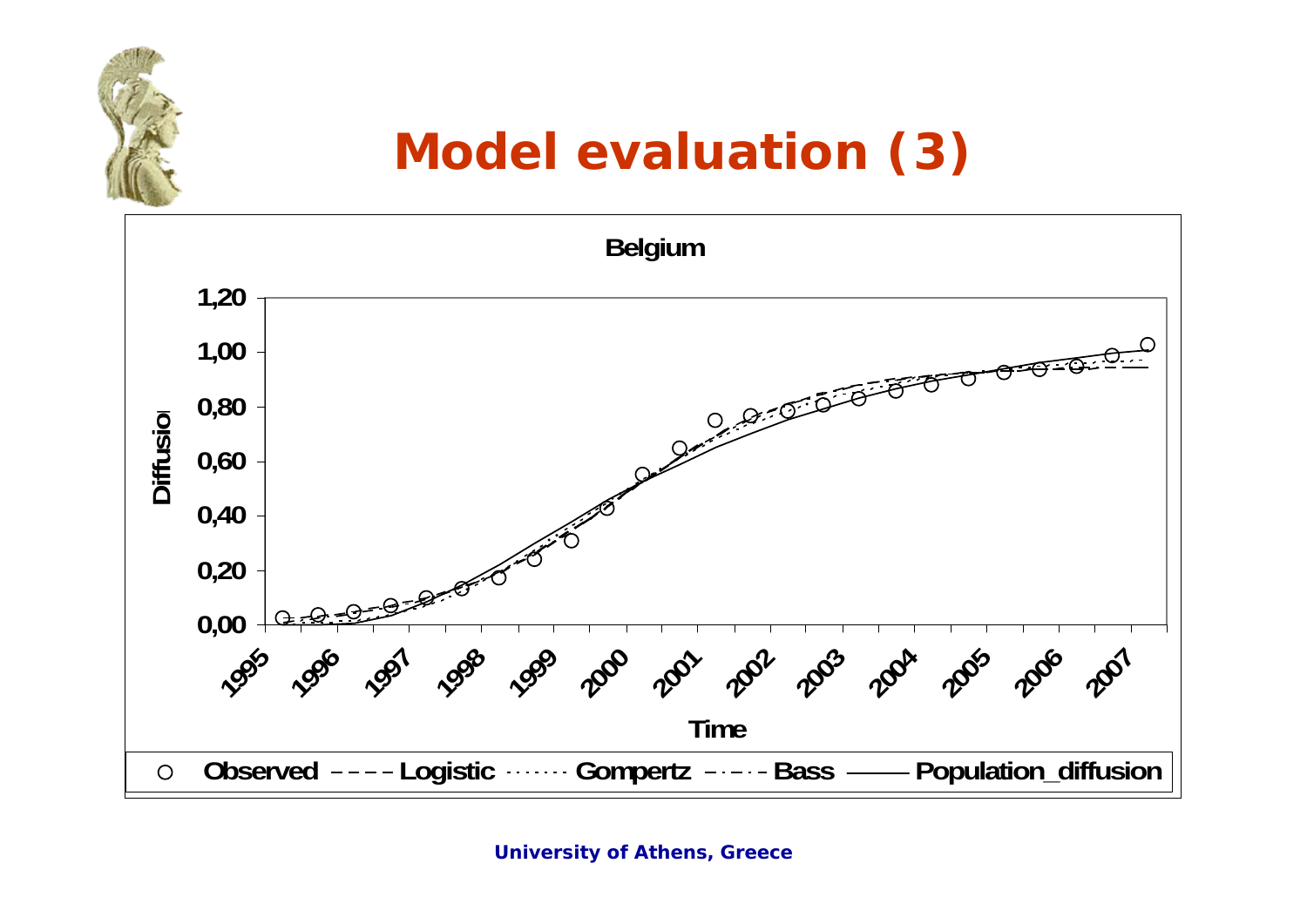# **Model evaluation (4)**

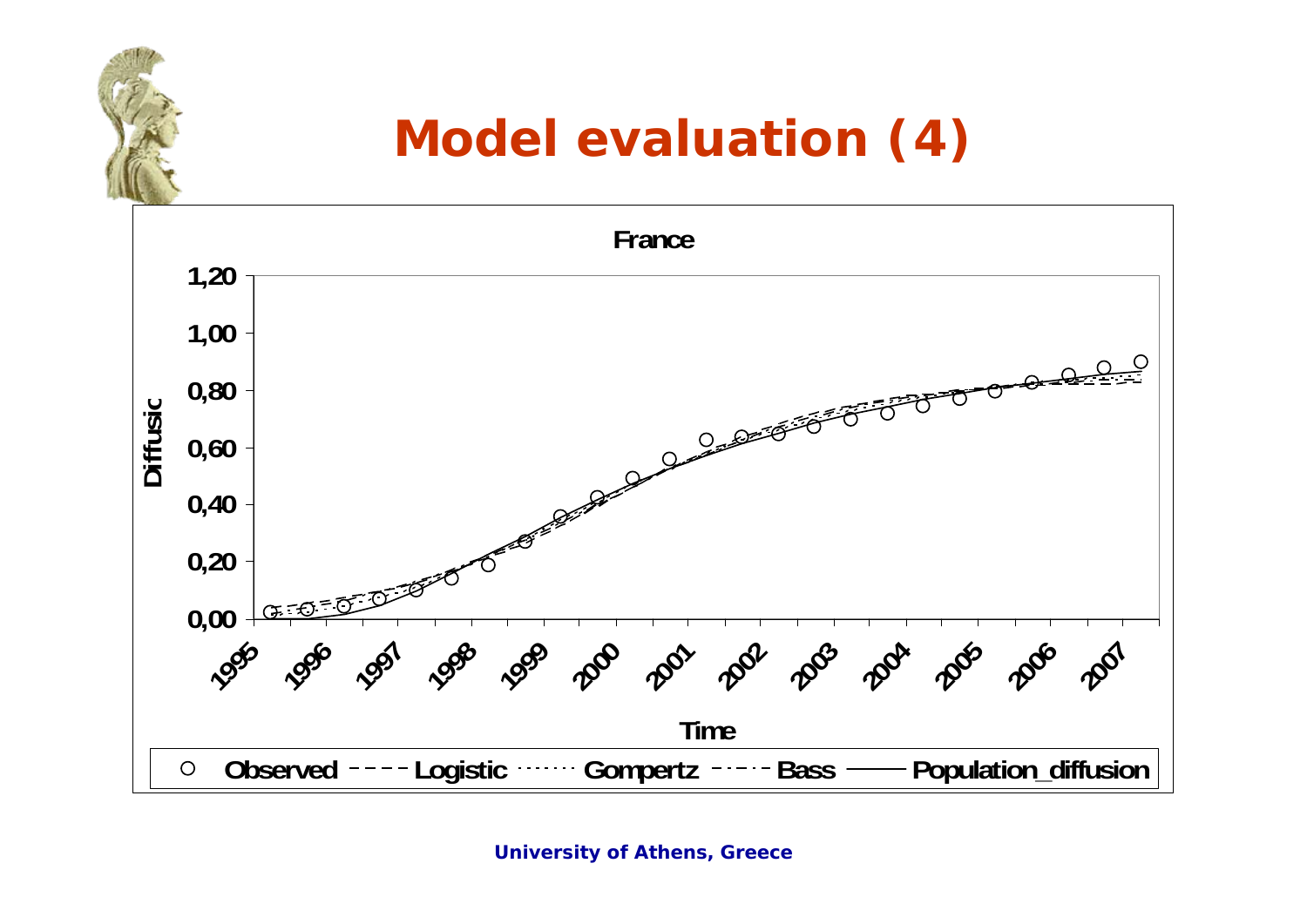#### **Model forecasting ability(1) (using hold back sample, up to one year before inflection point)**

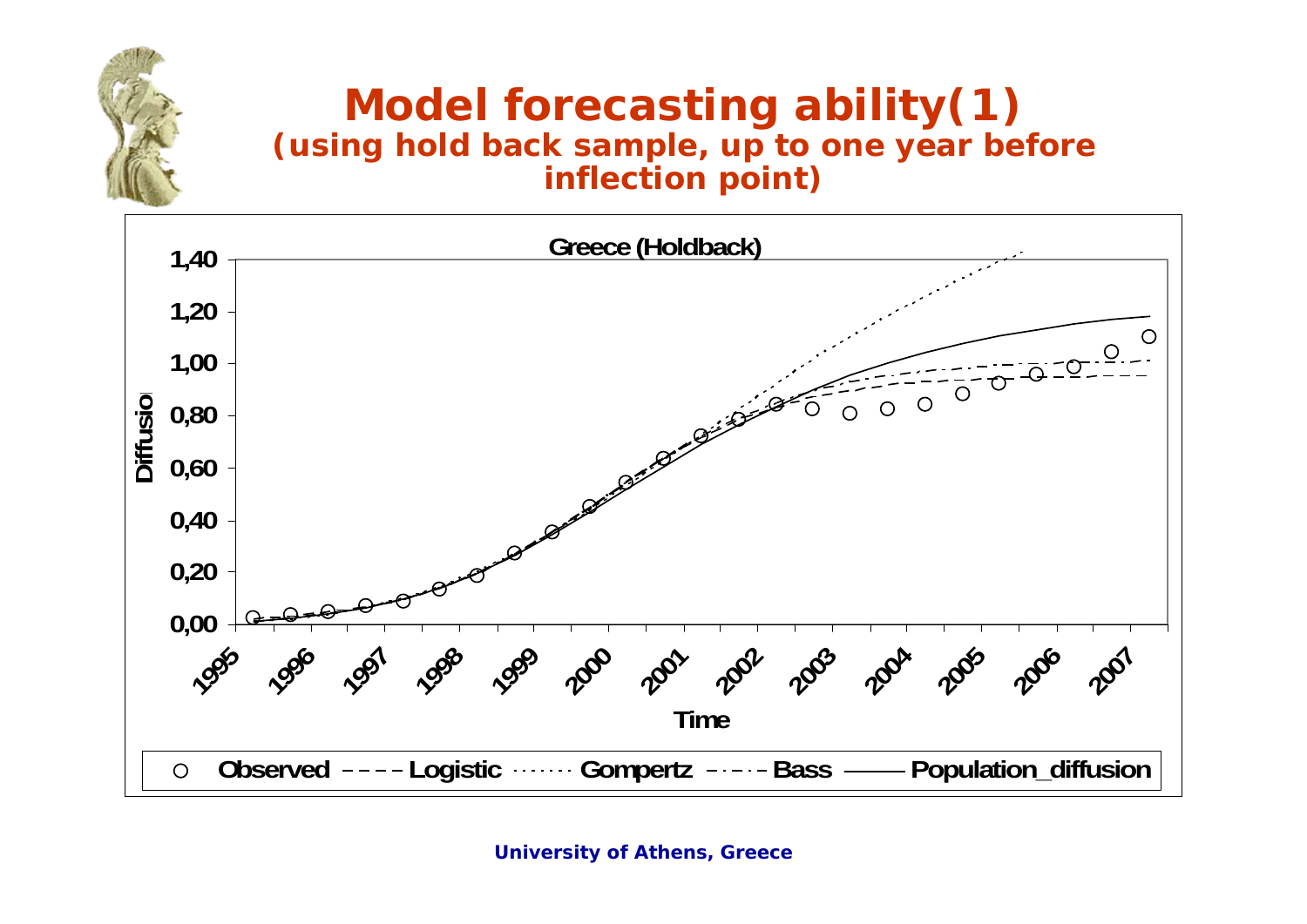# **Model forecasting ability(2)**

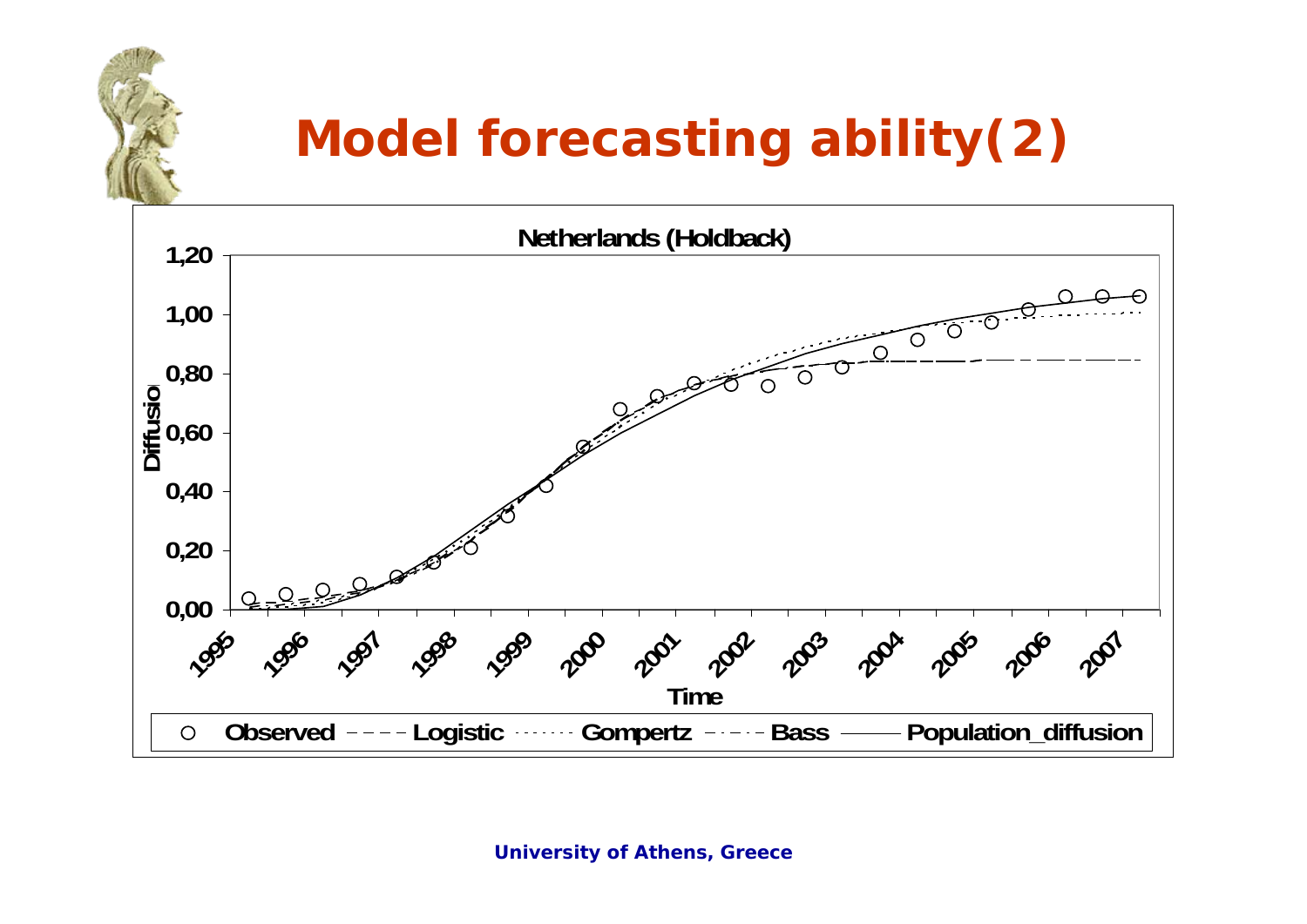

# **Model forecasting ability(3)**

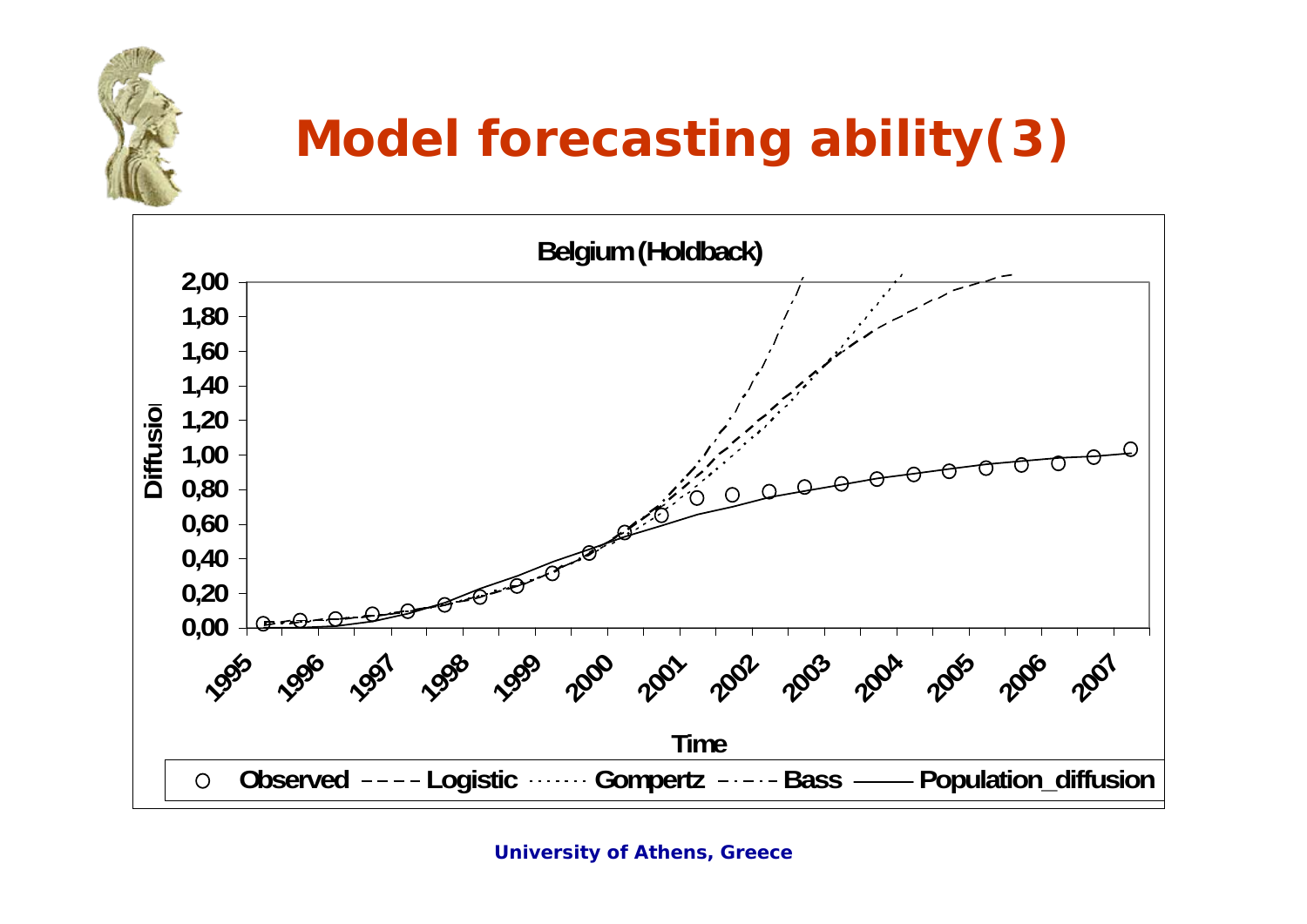# **Model forecasting ability(4)**

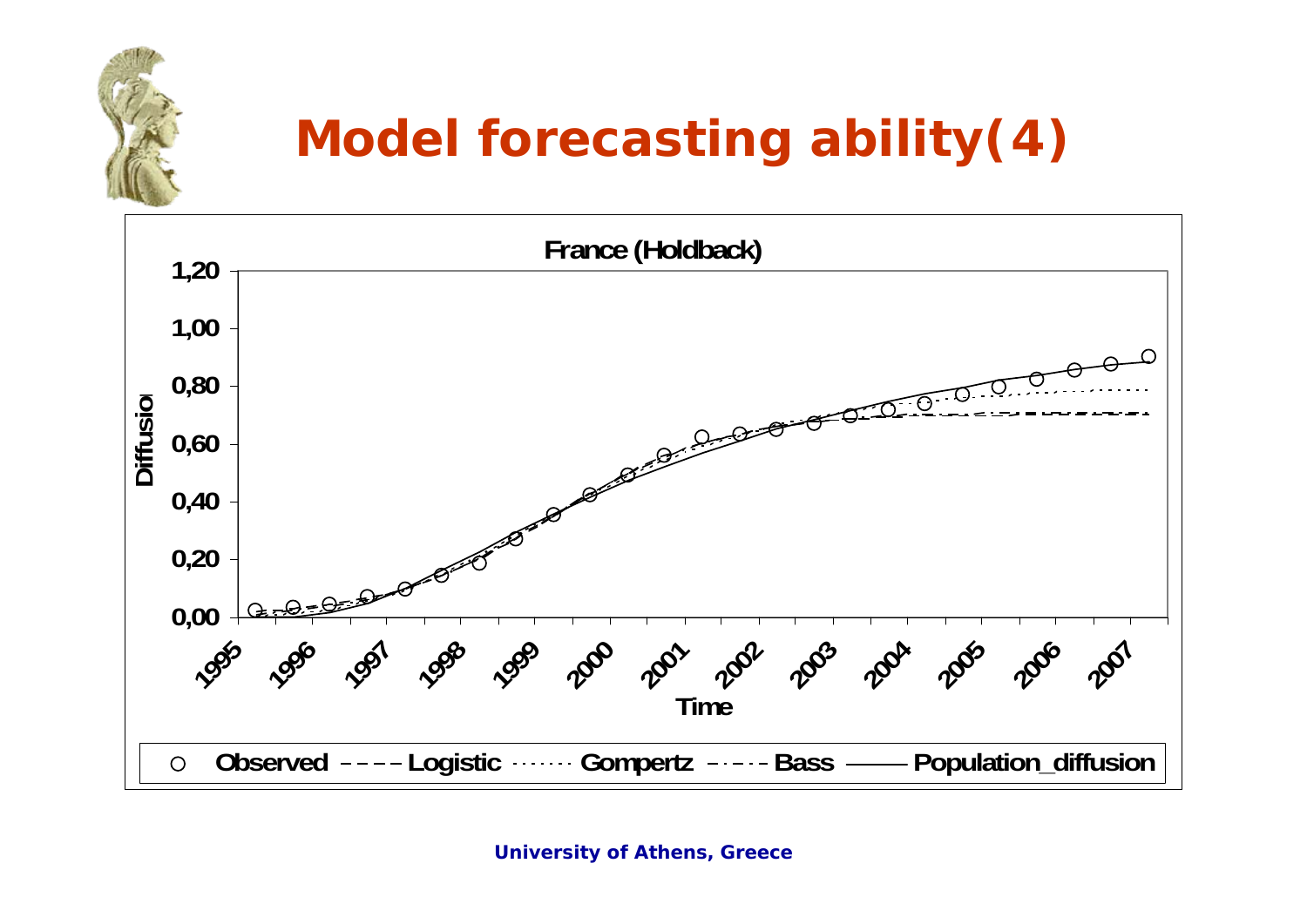

# **Stochastic realization of PDM (1)**

#### **The need for stochastic analysis**

- The rapidly changing environmental socio economic factors, which affect the diffusion's characteristics by adding randomness on the adoption pattern
- Stochastic models are capable of quantifying uncertainty, caused by both internal to the system, or external factors,
- Provide a set of possible situations of the process, at each point of time.
- A deterministic model can be it cannot include all the factors that possibly affect the process and since many of the external parameters are random by their nature, they cannot be accurately estimated and used for forecasting purposes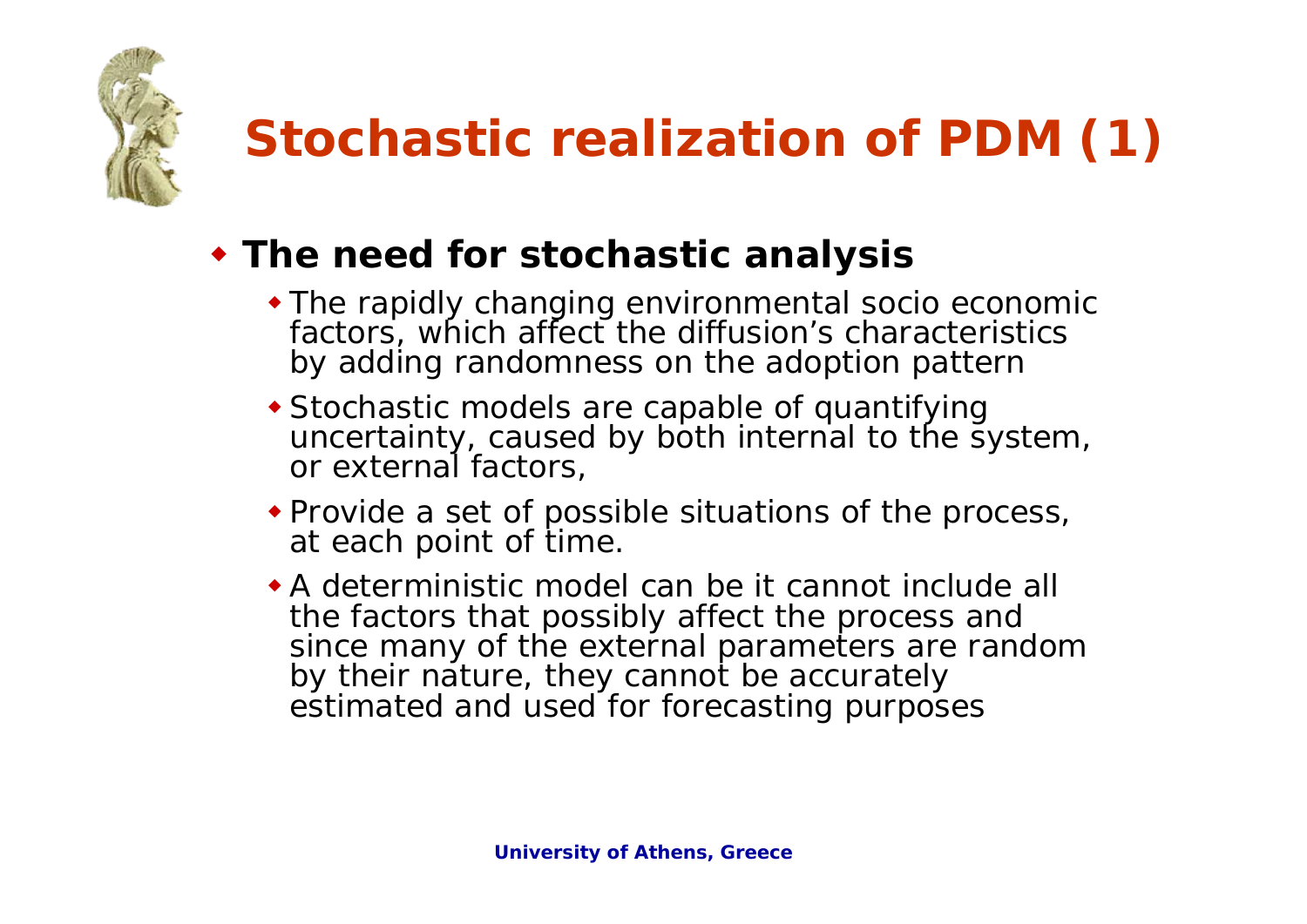

# **Stochastic realization of PDM (2)**

- **Addition of a stochastic term – Wiener Process** 
	- Non-differentiable random function of time t, obtained by sampling the normal probability density: 2



**General formulation**

$$
dN = f(N, t)dt + g(N, t)dW(t)
$$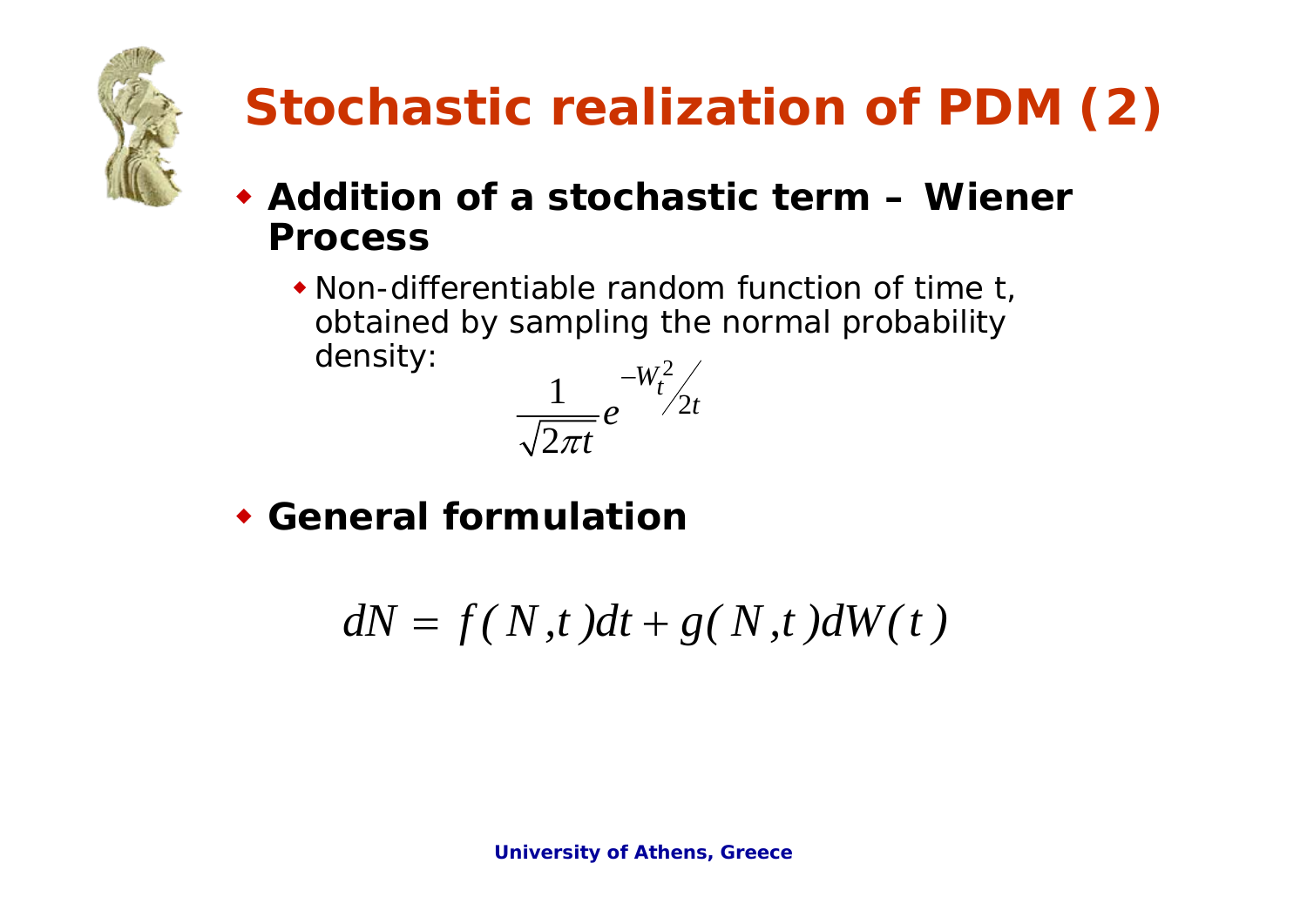

### **Stochastic realization of PDM (3) PDM formulation**

$$
dN = rN \ln(a+b\frac{P}{N}) \left[ \ln(\frac{K}{N})dt + gdW(t) \right]
$$

#### **or, equivalently**

$$
dN = rN\ln(a+b\frac{P}{N})\ln(\frac{K}{N})dt + rN\ln(a+b\frac{P}{N})gdW(t)
$$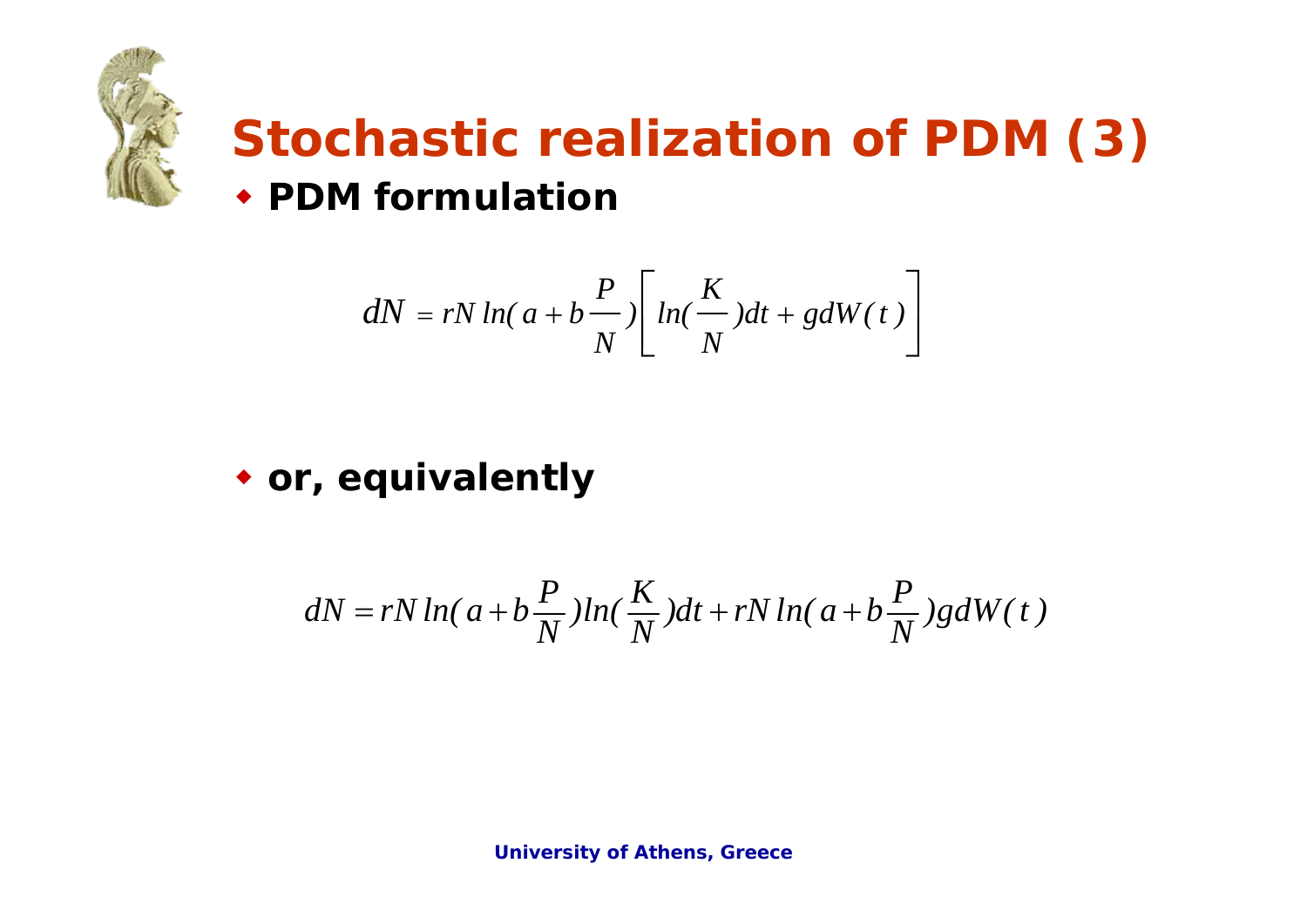### **Results of stochastic PDM**

**Population - diffusion stochastic model simulation**

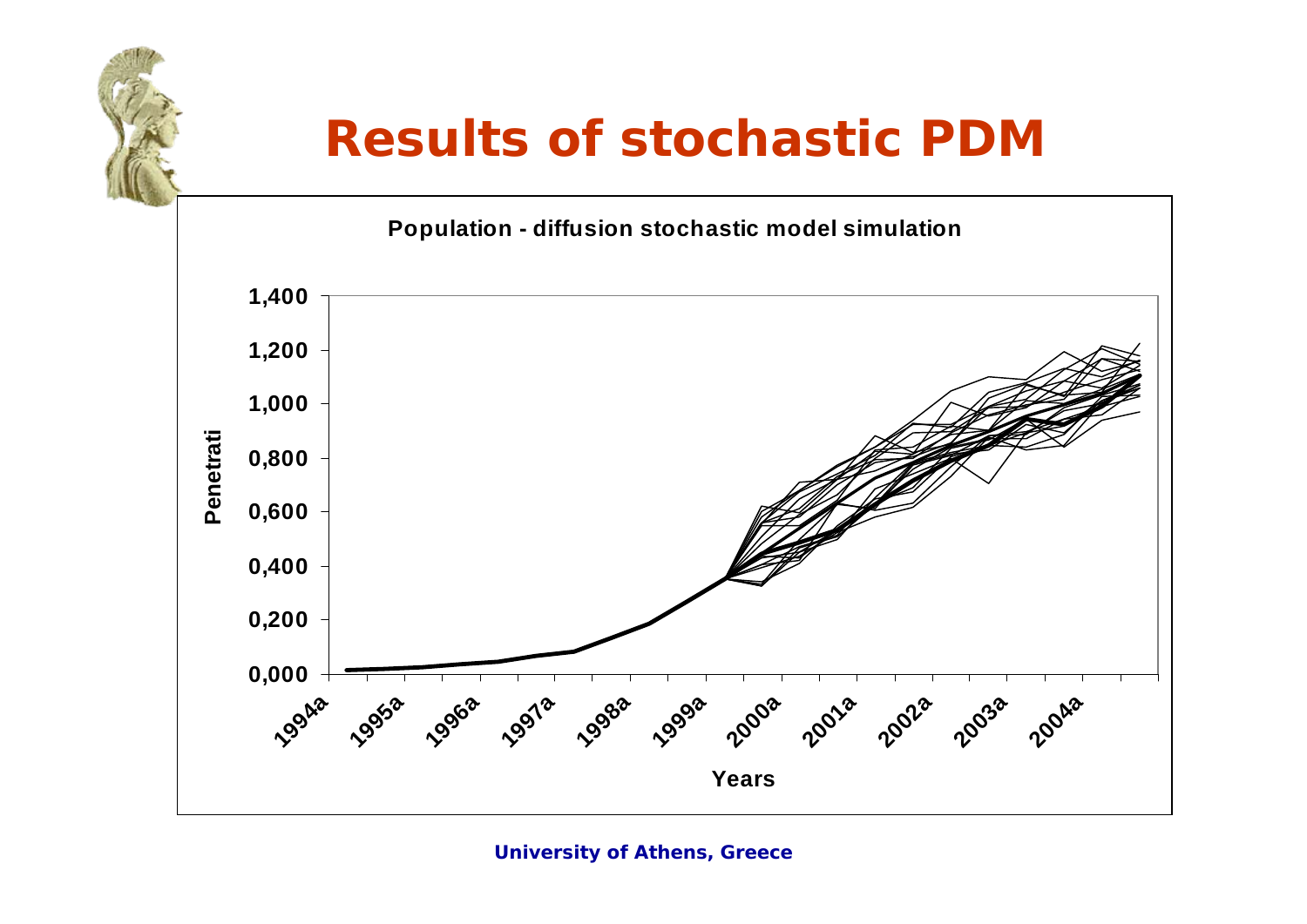

#### **Extensions**

- **Study the effect of other decision variables, such as** 
	- price,
	- advertizing,
	- generation substitution

### **over the diffusion process**